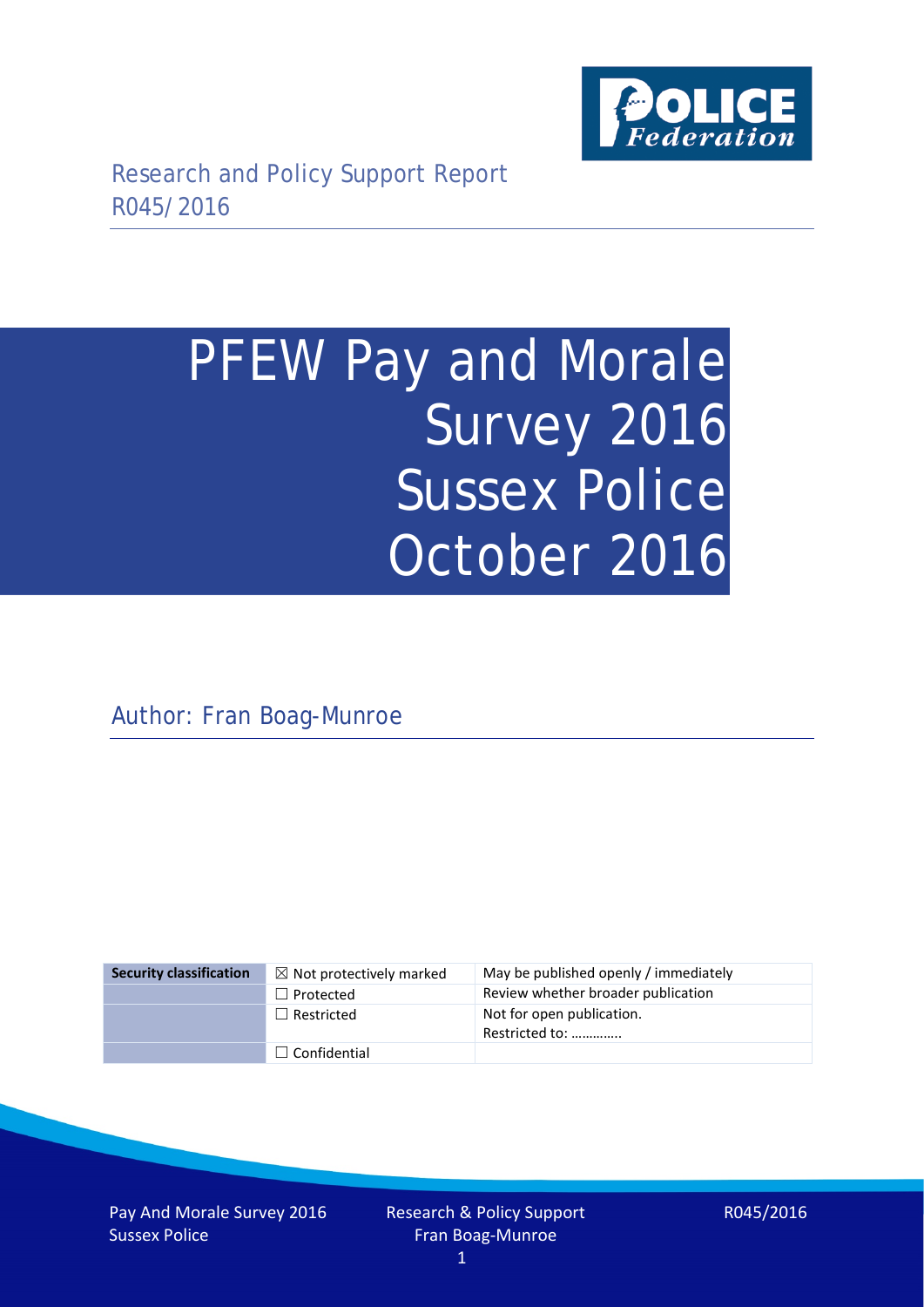### **INTRODUCTION**

This note provides a summary of responses to the PFEW Pay and Morale Survey received from respondents from Sussex Police in 2016.

Where appropriate, details of average responses for the police service as a whole are also presented, as well as a ranking of Sussex Police compared to other forces. Where rankings are provided, a ranking of 1 represents the force with the highest percentage of respondents expressing a particular attitude or intention, and a ranking of 42 represents the force with the lowest percentage of respondents expressing a particular attitude or intention<sup>[1](#page-1-0)</sup>. One force was excluded from this ranking because the sample size was considered too low to be representative of the force as a whole (<200 responses). Please be aware that the actual differences between individual rank positions may be quite small and, if used, should be interpreted cautiously.

Graphical summaries are also presented which compare the proportion of respondents expressing a particular attitude or intention in each force to the average for the service as a whole. These graphical summaries indicate either 1) that a force has the same proportion of respondents expressing a particular attitude as the national average or lower; 2) that the force has a higher proportion of respondents expressing a particular attitude than the national average; or 3) that the proportion of respondents expressing a particular attitude in a force is 10% or more higher than the national average.

# **RESPONSE RATE AND RESPONDENTS**

1441 responses were received from Sussex Police, representing a response rate of around 55% (based on March 2016 Home Office figures of officer headcount). The national response rate for the 2016 survey was 35%. Last year's response rate for Sussex Police was 35%. Please bear this in mind when making comparisons with last year's findings.

Overall 2% of respondents to the survey declined to state which force they belonged to. The responses from these officers have been included within the national data but are excluded from force-level analysis.

73.7% of responses from Sussex Police were received from male officers and 26.3% of responses were from female officers. 75.4% of respondents were Constables, 17.8% were Sergeants and 6.8% were Inspectors or Chief Inspectors.

<span id="page-1-0"></span> $1$  Rankings have been determined at two decimal places.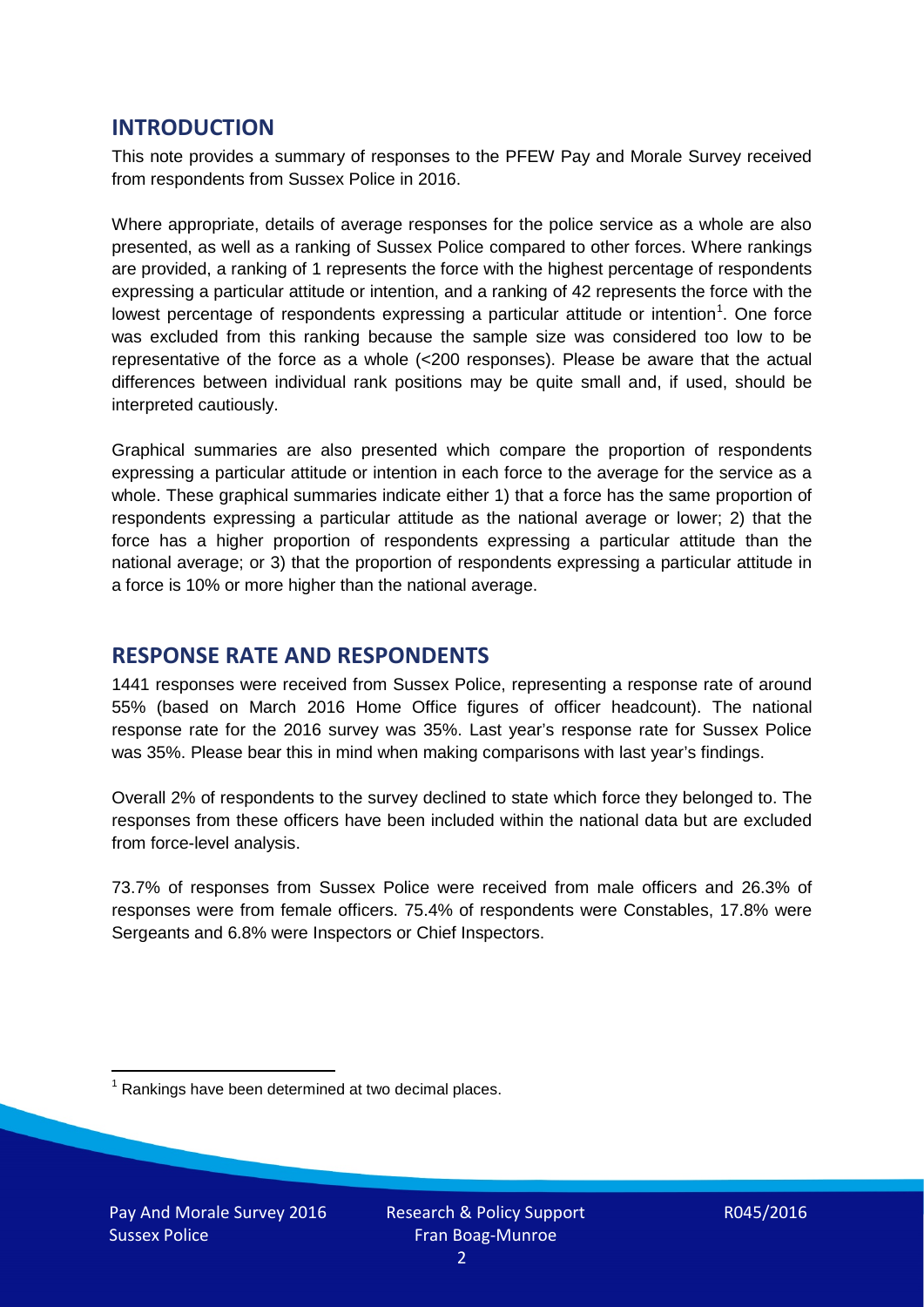# **MORALE**

54.0% of respondents from Sussex Police told us that their morale is currently low.

Nationally, the proportion of respondents reporting low personal morale ranges from 72.0% at the top ranking force to 41.9% at the bottom ranking force. In terms of the proportion of respondents with low morale, Sussex Police ranks 17 out of 42, meaning that, compared to Sussex Police, there are 25 forces with a smaller proportion of respondents reporting low morale.

91.3% of respondents from Sussex Police felt that morale within the force is currently low.

Across England and Wales as a whole, the proportion of respondents reporting low force morale ranges from 98.8% at the top ranking force to 74.1% at the bottom ranking force. In terms of the proportion of respondents reporting low force morale, Sussex Police ranks 15 out of 42 forces, meaning that there are 27 forces with a smaller proportion of respondents who feel that morale within their force is low.

Comparison of 2016 and 2015 figures for morale in Sussex Police are provided in the table below.

|                     | 2016  | 2015  |
|---------------------|-------|-------|
| Low personal morale | 54.0% | 72.5% |
| Low force morale    | 91.3% | 95.6% |

The proportion of respondents in the police service as a whole who said that their morale is low was 55.9%; this compares to 70.1% of respondents to the PFEW Pay and Morale survey in 2016; the proportion of respondents reporting low morale in 2016 was significant smaller than in [2](#page-2-0)015 $^2$ .

The proportion of respondents in the service as a whole who said that morale in their force was low was 89.5%; in 2015, this proportion was 94.6%. Again the difference between 2016 and 2015 was statistically significant<sup>[3](#page-2-1)</sup>.

<span id="page-2-0"></span> $2$ <sup>2</sup> Z= 40.1, p < 0.001

<span id="page-2-1"></span> $3$  Z=25.2, p < 0.001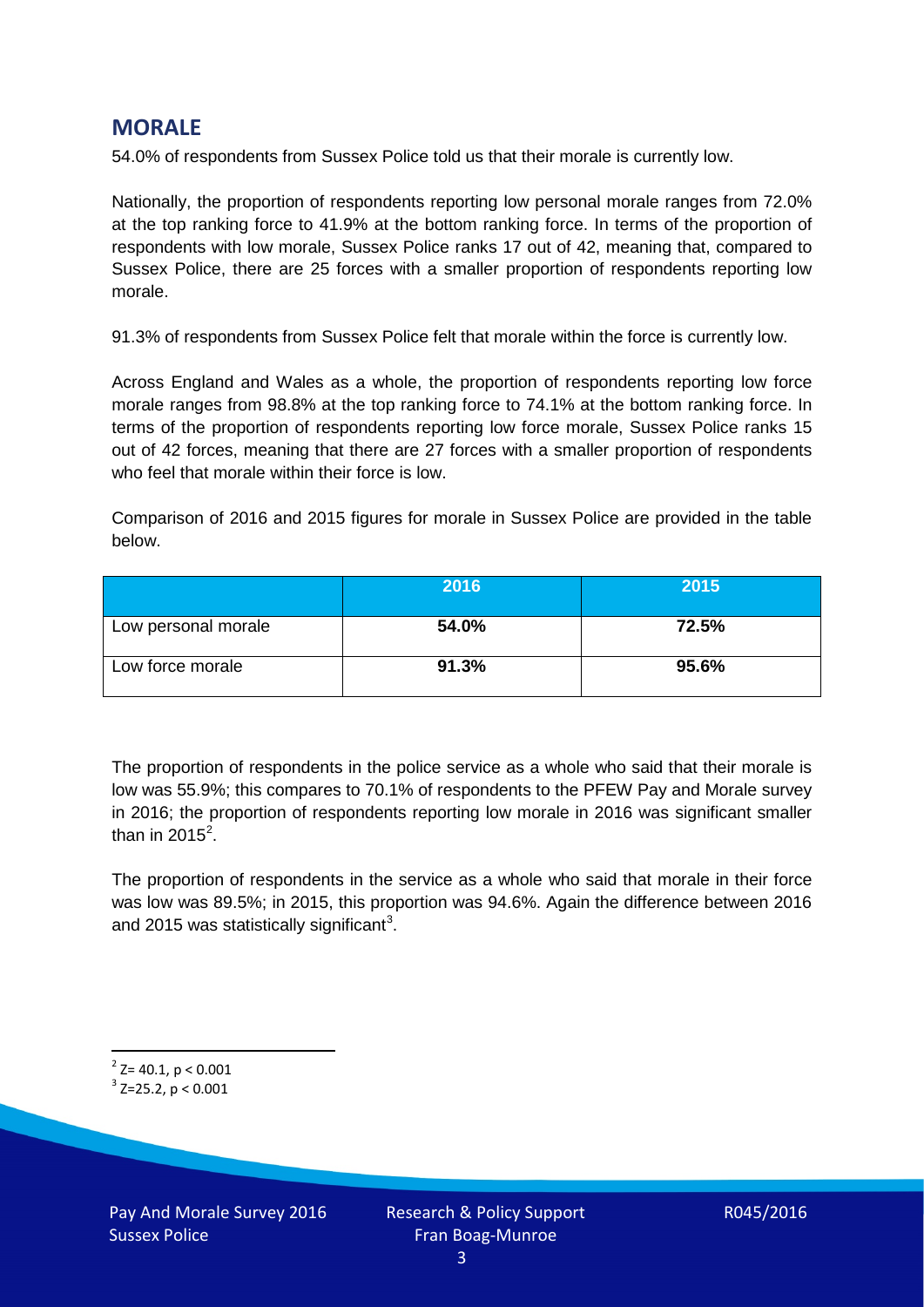*Proportion of respondents reporting low personal morale compared to national average in 2016*



#### *REASONS FOR LOW MORALE*

The survey asked respondents about the factors that had a positive or negative effect on their morale, the table below shows the proportion of respondents in Sussex Police who said a particular factor has had a negative effect upon their morale compared to the national average.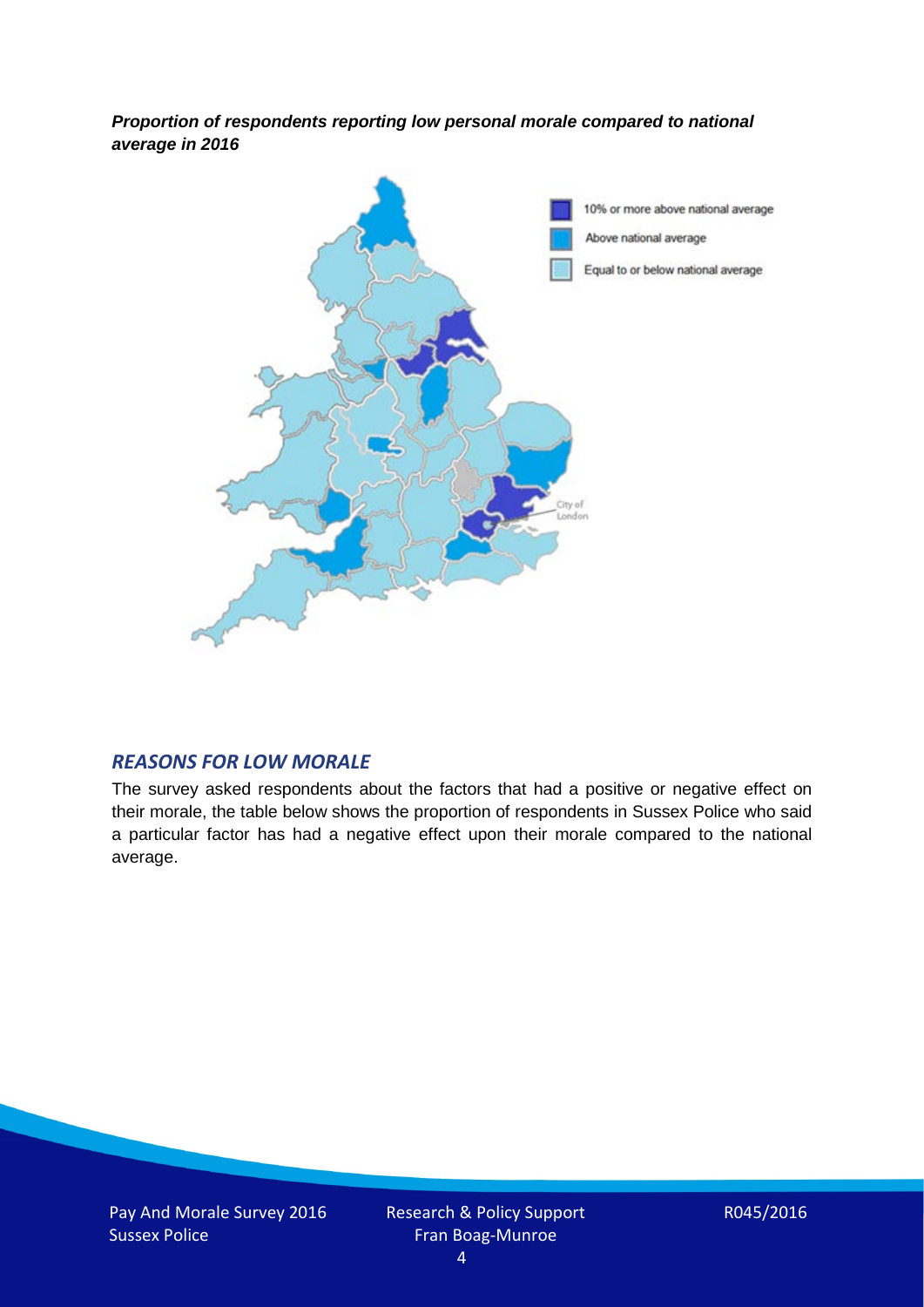| <b>Factor</b>                                  | <b>Negative effect on morale</b><br><b>(Sussex Police)</b> | <b>Negative effect on morale</b><br><b>(England and Wales)</b> |
|------------------------------------------------|------------------------------------------------------------|----------------------------------------------------------------|
| Pay and benefits (including<br>pension)        | 63.8%                                                      | 70.9%                                                          |
| Day-to-day job role                            | 35.8%                                                      | 39.9%                                                          |
| Workload and responsibilities                  | 45.6%                                                      | 52.4%                                                          |
| Work-life balance                              | 57.9%                                                      | 58.2%                                                          |
| Opportunities for<br>development and promotion | 65.1%                                                      | 49.9%                                                          |
| Health and wellbeing                           | 54.5%                                                      | 54.3%                                                          |
| How the police as a whole<br>are treated       | 83.1%                                                      | 84.2%                                                          |
| Treatment by senior<br>managers                | 38.4%                                                      | 42.1%                                                          |

# **ATTITUDES TOWARDS THE POLICE**

72.4% of respondents from Sussex Police said that they would not recommend joining the police to others.

Nationally, the proportion of respondents who said that they would not recommend joining the police to others ranges from 78.6% in the top ranking force to 55.4% in the bottom ranking force. Compared to the other forces in England and Wales, Sussex Police ranks 11 out of 42; there are therefore 31 forces with a smaller proportion of respondents who say that they would not recommend joining the police to others.

65.7% of respondents from Sussex Police said that they did not feel valued within the police.

The proportion of respondents who did not feel valued ranges from 79.2% in the top ranking force to 53.1% in the bottom ranking force. In terms of the proportion of respondents who did not feel valued within the police, Sussex Police ranks 17 out of 42; there are 25 forces with a smaller proportion of respondents who did not feel valued.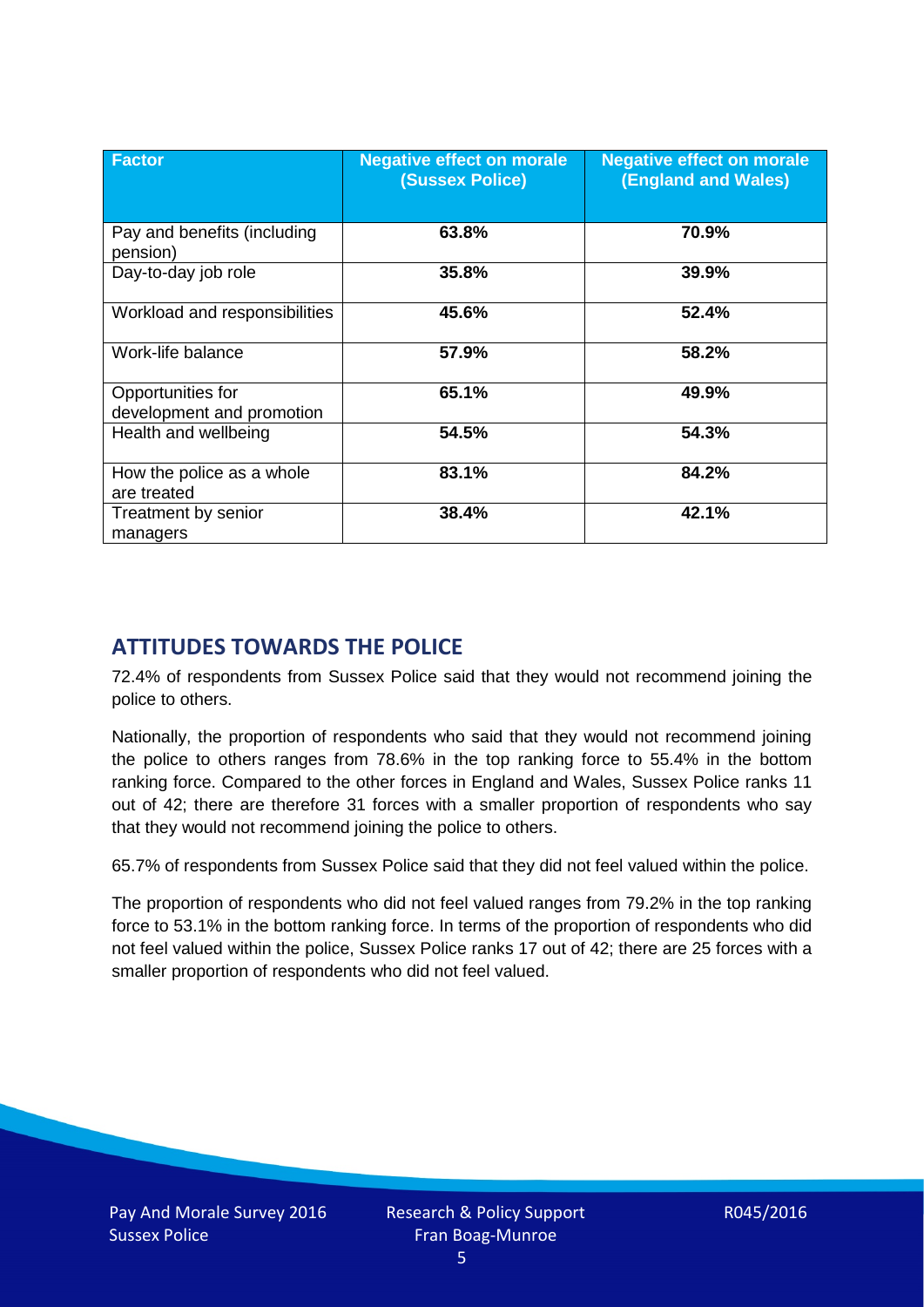|                                                           | 2016  | 2015  |
|-----------------------------------------------------------|-------|-------|
| would<br>not<br>recommend joining<br>the police to others | 72.4% | 82.1% |
| I do not feel valued<br>in the police                     | 65.7% | 75.7% |

For the service as a whole, the proportion of respondents in 2016 who said that they would not recommend joining the police to others was 69.9%. In 2015, 76.3% of respondents said that they would not recommend joining the police. The difference between 2016 and 2015 is statistically significant<sup>[4](#page-5-0)</sup>.

Across the police service as a whole, 67.3% of respondents said that they did not feel valued; compared to 74.7% of respondents in last year's survey. A significantly smaller proportion of respondents did not feel valued this year compared to 201[5](#page-5-1)<sup>5</sup>.

#### *Proportion of respondents who would not recommend the police to others compared to national average in 2016*



<span id="page-5-1"></span><span id="page-5-0"></span> $4$  Z = 19.6, p < 0.001  $5$  Z = 22.1, p < 0.001

Pay And Morale Survey 2016 Sussex Police

Research & Policy Support Fran Boag-Munroe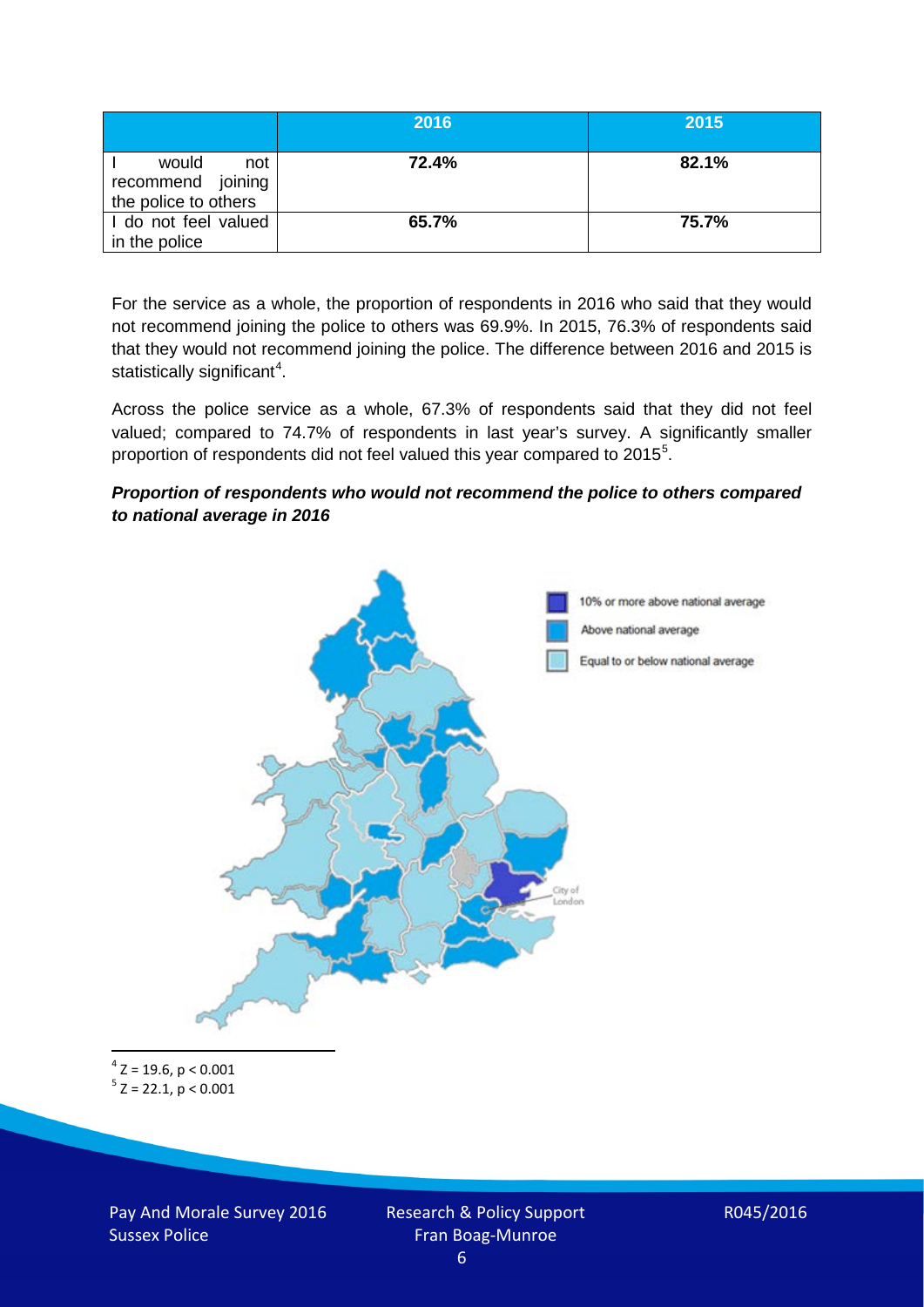# **INTENTION TO LEAVE**

12.7% of respondents from Sussex Police told us that they intend to leave the police service within two years. A further 22.5% of respondents said that they currently do not know what their intentions are with regards to staying in or leaving the police.

The proportion of respondents who planned to leave the police ranged from 21.5% at the top ranking force to 4.5% at the bottom ranking force. In terms of the proportion of respondents intending to leave, Sussex Police ranks 9 out of 42 forces, meaning that there are 33 forces with a smaller proportion of respondents intending to leave within two years.

Comparison of 2016 and 2015 figures for intention to leave in Sussex Police are provided in the table below.

|                                                | 2016  | 2015  |
|------------------------------------------------|-------|-------|
| Intend to leave the police<br>within two years | 12.7% | 18.5% |

For the service as a whole, 11.8% of respondents planned to leave the police service within two years; in 2015, 15.6% of respondents said that they intended to leave within two years. A significantly smaller proportion of respondents intended to leave the police service in 2015 compared to 201[6](#page-6-0)<sup>6</sup>.

<span id="page-6-0"></span> $6$  Z = 15.2, p < 0.001

Pay And Morale Survey 2016 Sussex Police

Research & Policy Support Fran Boag-Munroe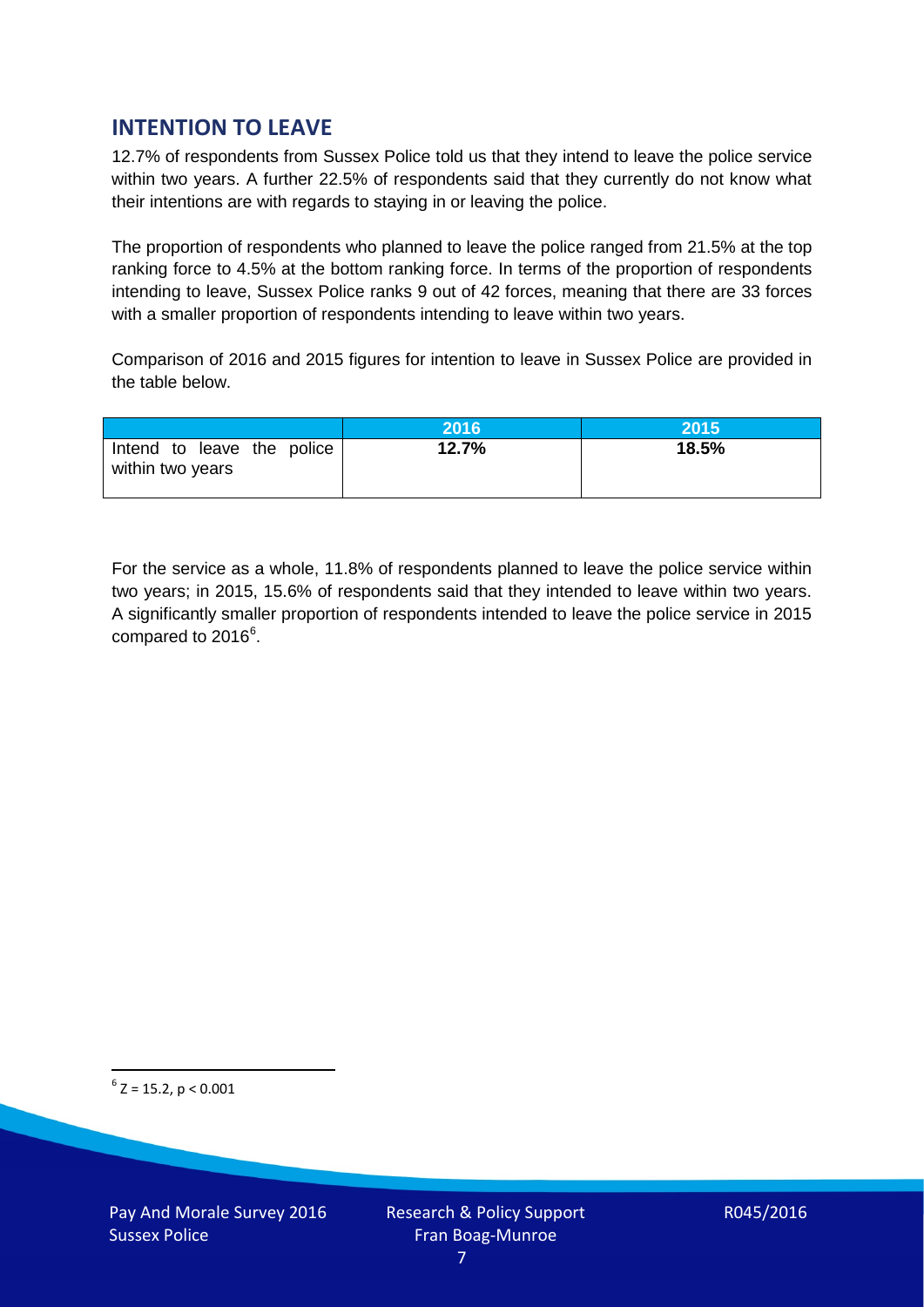*Proportion of respondents intending to leave the police within two years compared to national average in 2016*



# *REASONS FOR INTENDING TO LEAVE THE POLICE SERVICE*

Respondents who had said they intended to leave were asked to indicate the reasons behind this intention. The table below shows the proportion of respondents in Sussex Police who said that a particular factor has had a major effect on their intention to leave, compared to the national average.

Please be aware that respondents were able to choose more than one option therefore the figures provide below will not add up to 100%.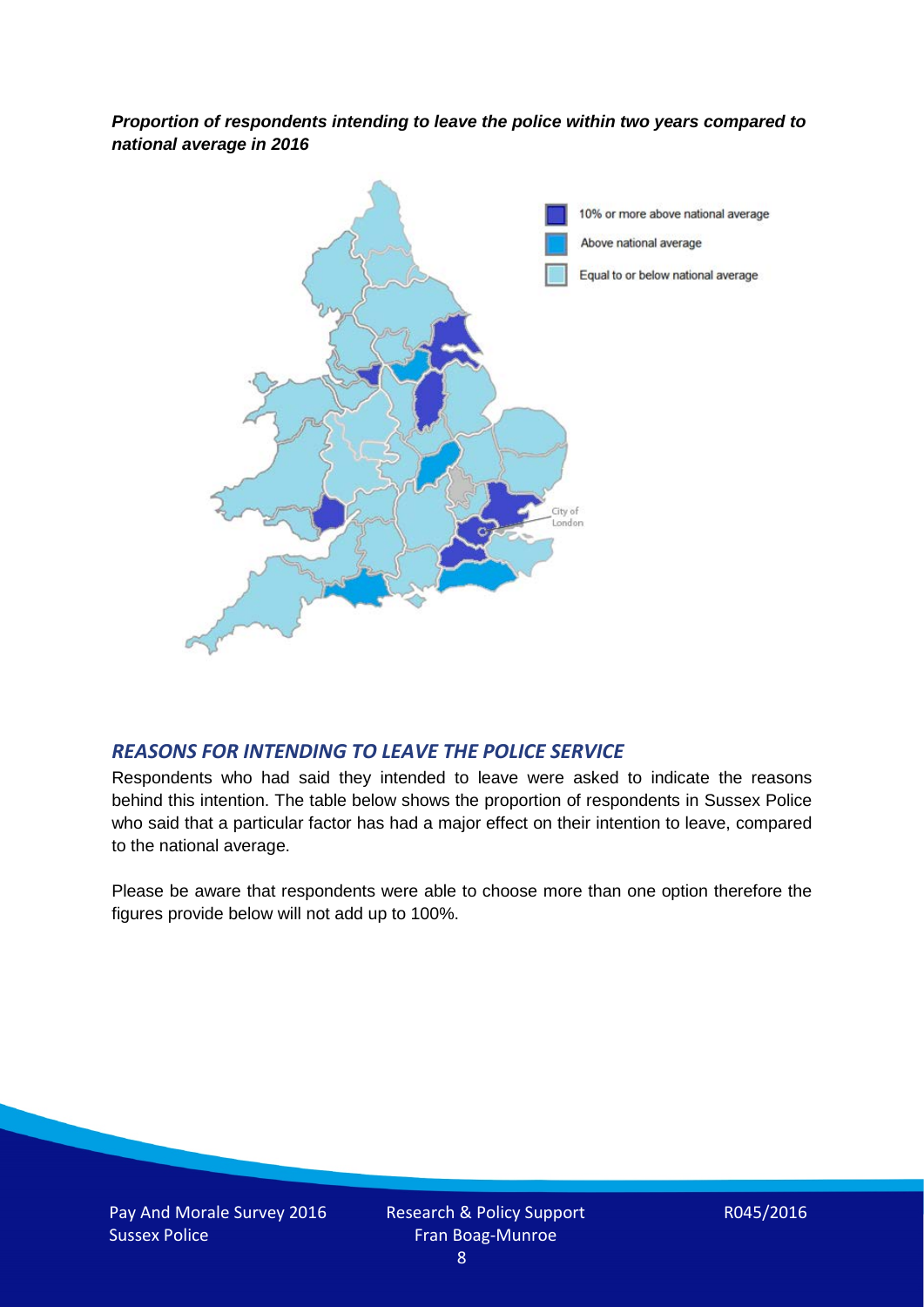| <b>Factor</b>                                          | <b>Major effect on intention to</b><br><b>leave (Sussex Police)</b> | <b>Major effect on intention to</b><br><b>leave (England and Wales)</b> |
|--------------------------------------------------------|---------------------------------------------------------------------|-------------------------------------------------------------------------|
| The impact of your job on<br>your family/personal life | 50.0%                                                               | 57.2%                                                                   |
| Your morale                                            | 75.7%                                                               | 81.7%                                                                   |
| Your opportunities for<br>development and promotion    | 60.1%                                                               | 49.1%                                                                   |
| Your pay and benefits                                  | 57.1%                                                               | 67.6%                                                                   |
| Better job opportunities<br>outside of the Police      | 55.0%                                                               | 59.2%                                                                   |
| The impact of the job on your<br>health and wellbeing  | 66.7%                                                               | 69.4%                                                                   |
| Dissatisfaction with your day-<br>to-day job role      | 32.7%                                                               | 43.6%                                                                   |
| Your workload and<br>responsibilities                  | 29.2%                                                               | 41.8%                                                                   |
| How the police was a whole<br>are treated              | 66.3%                                                               | 77.6%                                                                   |
| Your treatment by senior<br>managers                   | 32.1%                                                               | 43.7%                                                                   |

# **PAY AND BENEFITS**

66.2% of respondents from Sussex Police told us that they do not feel that they are paid fairly for the responsibilities they have within their job.

Across England and Wales, the proportion of respondents who feel that they are not paid fairly for their responsibilities ranges from 80.8% at the top ranking force to 63.0% at the bottom ranking force. Sussex Police ranks 40 out of 42 forces; there are 2 forces with a smaller proportion of respondents who say that they are not fairly paid for the responsibilities within their job.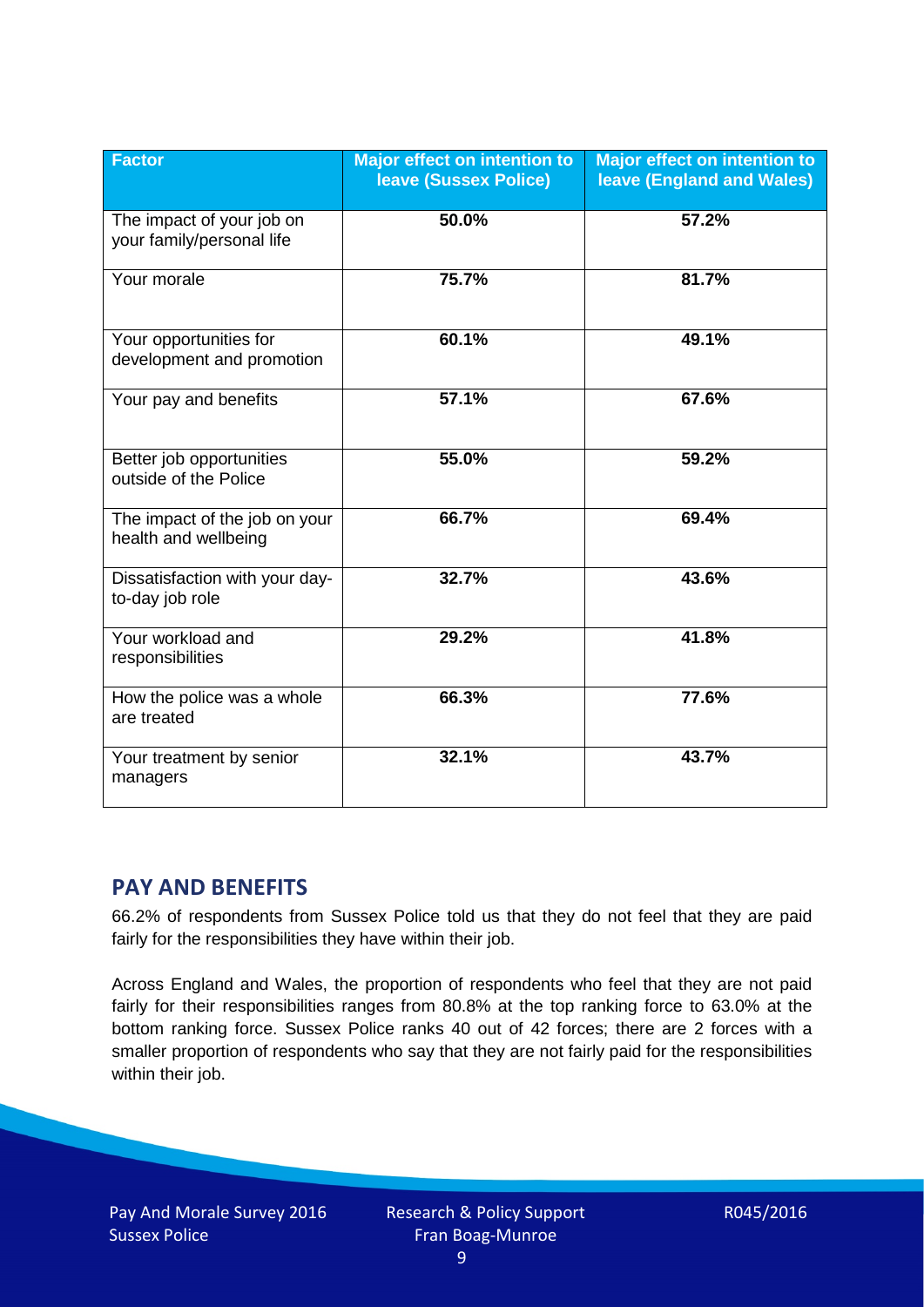60.2% of respondents from Sussex Police said that they are dissatisfied with their overall remuneration (including basic pay and allowances) and 65.1% said that they are dissatisfied with their pensions.

Nationally, The proportion of respondents who are dissatisfied with their overall remuneration ranges from 74.2% at the top ranking force to 50.9% at the bottom ranking force. In terms of respondents reporting dissatisfaction with their remuneration, Sussex Police ranks 33 out of 42 forces, meaning that there are 9 forces with a smaller proportion of respondents who are dissatisfied with their remuneration.

Pension dissatisfaction ranges from 71.5% at the top ranking force to 55.5% at the bottom ranking force. Sussex Police ranks 21 out of 42 forces for this indicator; therefore there are 21 forces with a smaller proportion of respondents who are dissatisfied with their pension.

|                                                                         | 2016  | 2015  |
|-------------------------------------------------------------------------|-------|-------|
| Do not feel fairly paid for the<br>responsibilities within their<br>job | 66.2% | 66.9% |
| Dissatisfied with total<br>remuneration                                 | 60.2% | 61.6% |
| Dissatisfied with pension                                               | 65.1% | 72.2% |

Nationally, 74.4% of respondents said that they were not paid fairly for the responsibilities they have within their job; this proportion was 70.3% in 2015. A significantly larger proportion of respondents said that they were not paid fairly for their responsibilities this year compared to last year<sup>[7](#page-9-0)</sup>.

The proportion of respondents across the police service as a whole who were dissatisfied with their remuneration was 66.7%; this compares to 62.7% in 2015. The difference between the proportion of respondents who were dissatisfied with their overall remuneration in 2016 and 2015 was statistically significant<sup>[8](#page-9-1)</sup>.

<span id="page-9-0"></span> $7$  Z=12.5, p < 0.001

<span id="page-9-1"></span> $8$  Z = 11.4, p < 0.001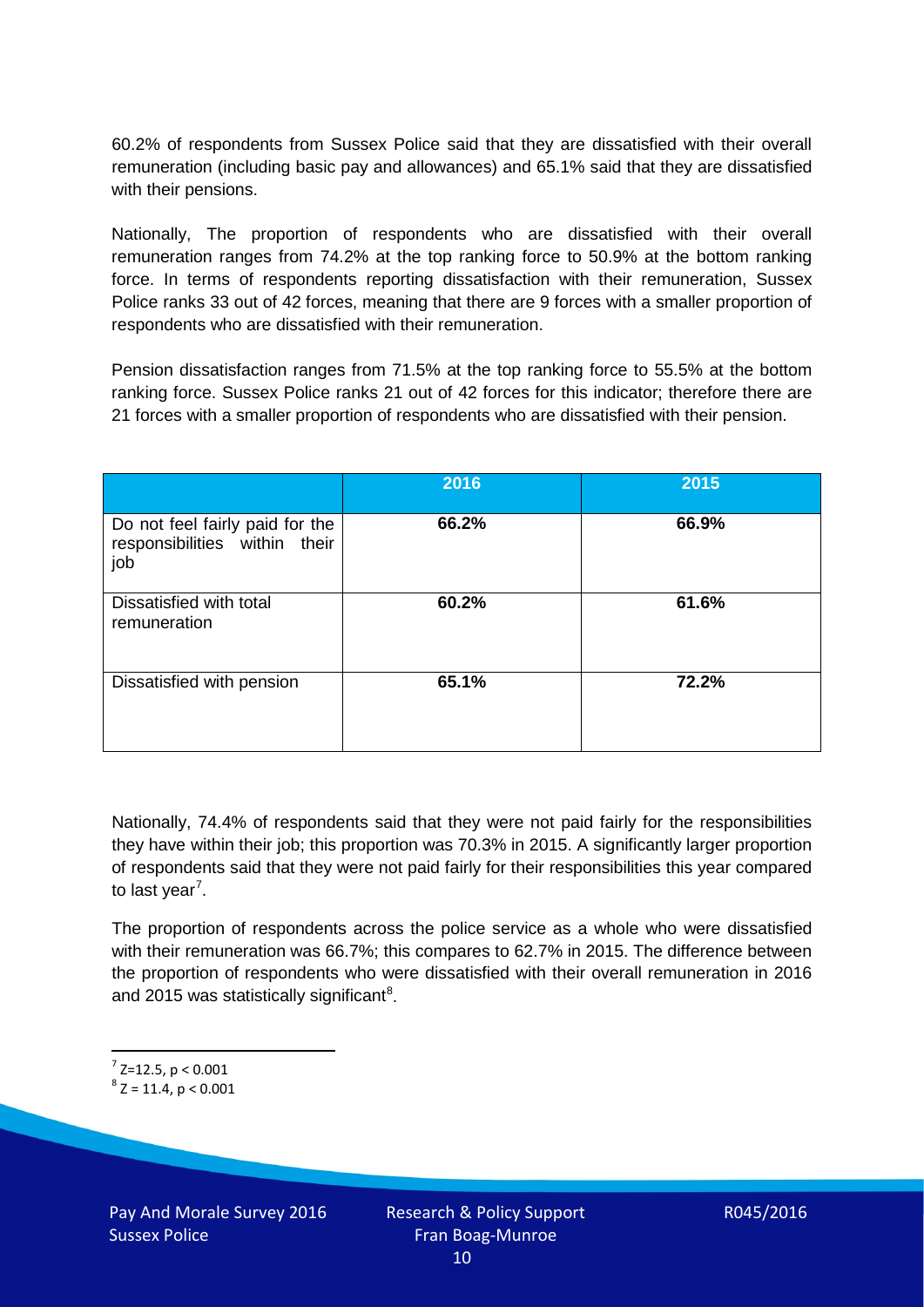Across England and Wales, the proportion of respondents who were dissatisfied with their pension in 2016 was 66.6%; this proportion was 68.9% in 2015. A significantly smaller proportion of respondents were dissatisfied with their pension this year compared to last year<sup>[9](#page-10-0)</sup>.

#### *Proportion of respondents who do not feel fairly paid for the responsibilities within their job compared to national average in 2016*



<span id="page-10-0"></span> $9^9$  Z = 6.7 p < 0.001